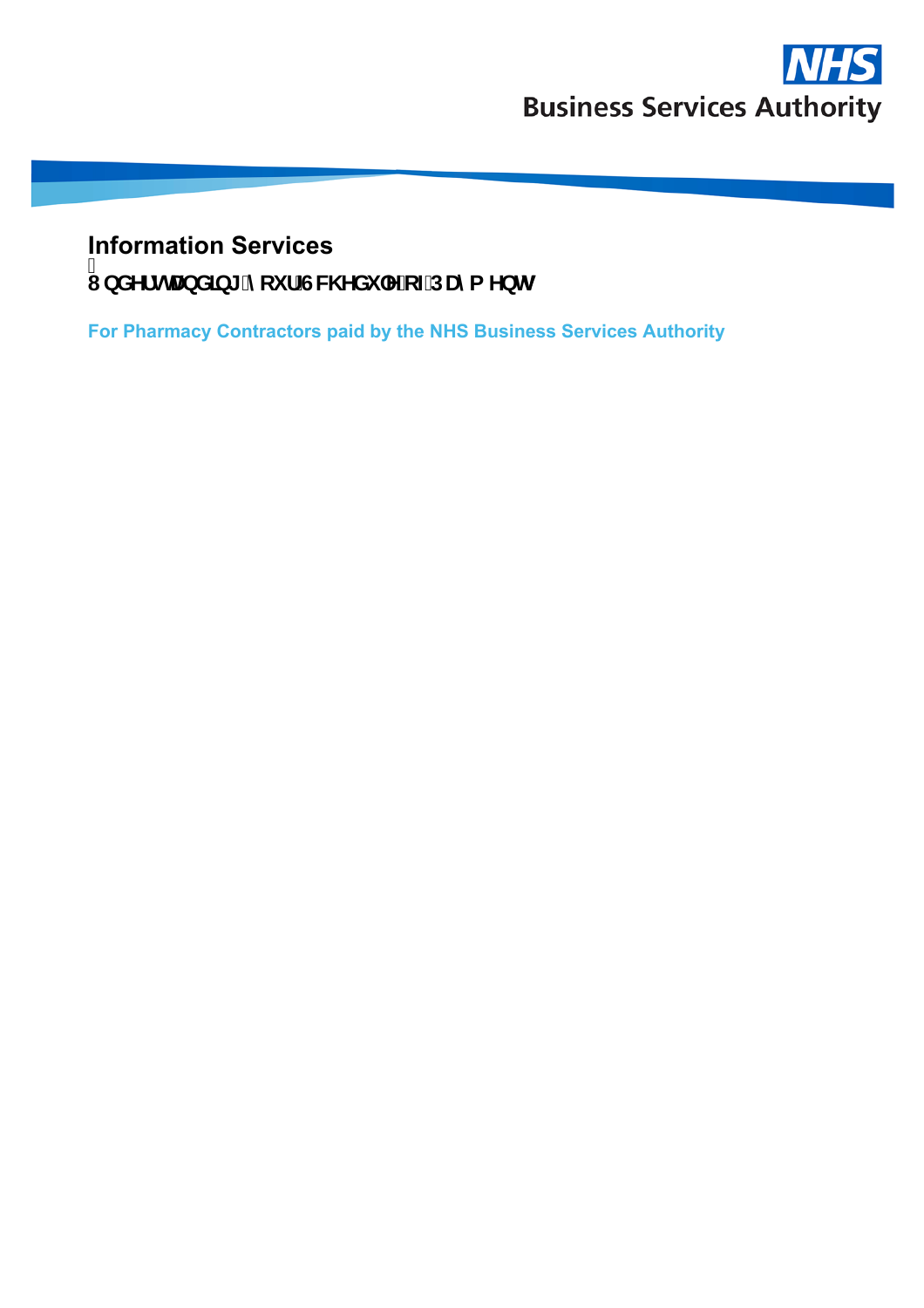### **Your payments**

At the beginning of each month, pharmacy contractors send to NHS Prescription Services all of the prescription forms for items dispensed the previous month to patients.

NHS Business Services Authority then calculates the reimbursement and remuneration fees you are due based on the information on the forms and according to the reimbursement and remuneration rules set out in the NHS England and Wales Drug Tariff.

<http://www.nhsbsa.nhs.uk/prescriptions/drugtariff>

Once we have processed all contractors accounts we then arrange for a payment to be made directly into your bank account.

### **Your Schedule of Payments**

Before we make your payment, we will send you a schedule to provide confirmation of payments to be made to your pharmacy. Your schedule records your payments for drugs and appliances dispensed, fees and locally authorised payments from your NHS England local team.

The following pages explain key sections of your schedule.

The example Schedule of Payments we've included in this booklet is for December 2016 dispensed prescriptions which we would have processed in January 2017 and sent you a schedule in February 2017 for payment on 01 March 2017. The pharmacy name and account used is a fictitious one.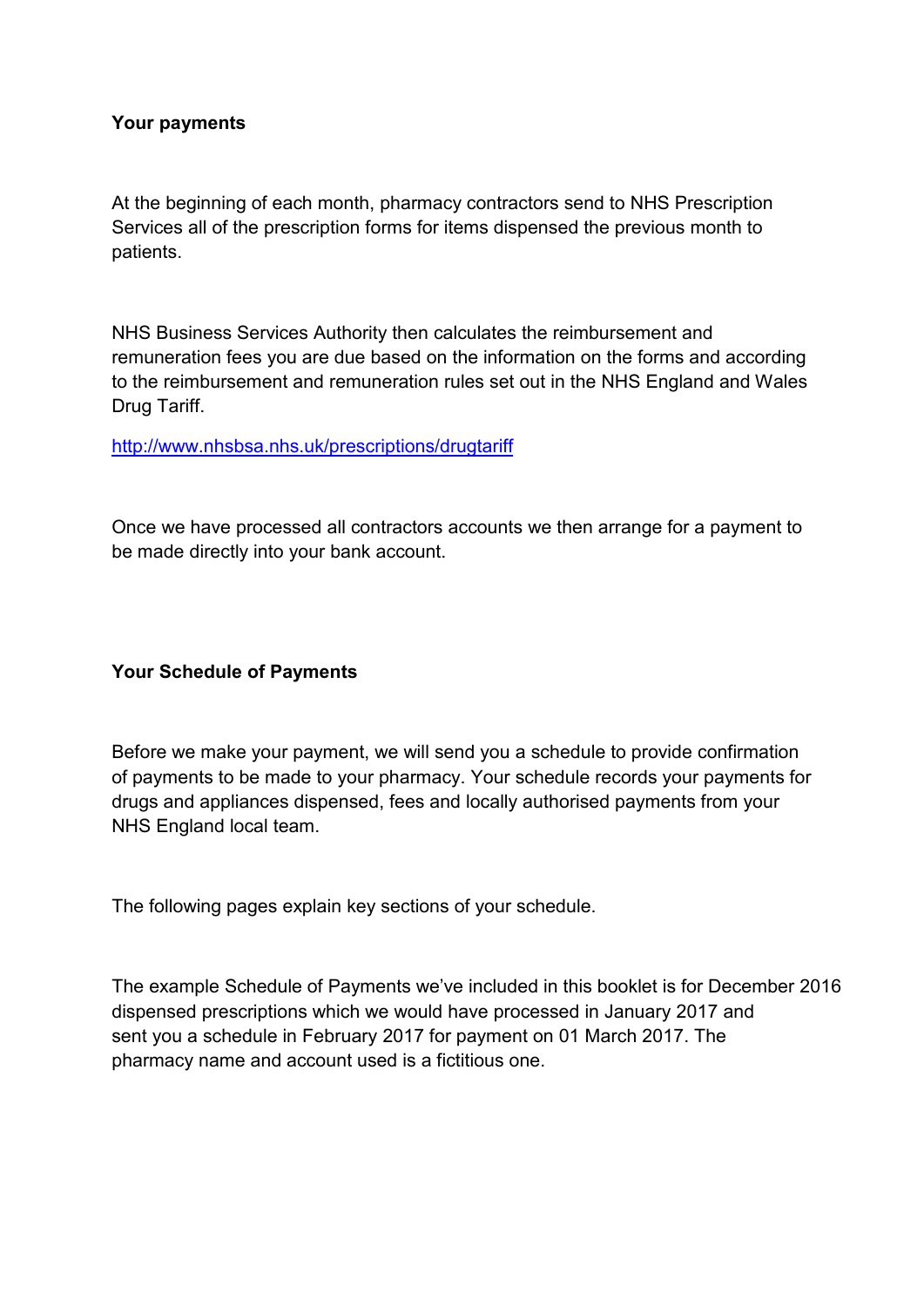| <b>Schedule of Payments</b> |
|-----------------------------|
|-----------------------------|

**For: 7777 CHEMIST LTD T/A: 7777 CHEMIST OCS code: F7777** L

**Dispensing Month: Dec 2016**

All of the details on your schedule relate to the dispensing month shown with the exception of the advance payment and certain locally authorised payments from your NHS England local team.

NHS<br>Business Services Authority

 $\overline{a}$ 

#### **77 ANY ROAD ANY TOWN ANY COUNTY AN77 7AN**

| Net Payment made by NHSBSA 01 Mar 2017 by BACS                                                                 |                                                                   |                                                    | 67,587.70                         |
|----------------------------------------------------------------------------------------------------------------|-------------------------------------------------------------------|----------------------------------------------------|-----------------------------------|
| <b>SUMMARY OF PAYMENT AMOUNTS</b>                                                                              |                                                                   |                                                    | £                                 |
| Total of drug and appliance costs                                                                              |                                                                   | f your batch is                                    | 56,802.12                         |
| Total of all fees                                                                                              |                                                                   | registered after<br>advances have                  | 10,634.06                         |
| Total of drug and appliance costs plus fees                                                                    |                                                                   | been calculated                                    | 67,436.18                         |
| Total of charges (including FP57 refunds)                                                                      |                                                                   | then your payment                                  | $-3,158.40$                       |
| <b>Total of account</b>                                                                                        | igures as declared on                                             | will appear in                                     | 64,277.78                         |
| Recovery of advance payment                                                                                    | <b>vour submission</b>                                            | 'advance payment                                   | $-72,427.17$                      |
| Recovery of advance payment in respect of a late registered batch document.                                    |                                                                   | in respect of a late                               | 0.00                              |
| Balance due in respect of                                                                                      | <b>Dec 2016</b>                                                   | registered batch'.                                 | $-8,149.39$                       |
| Payment on account for                                                                                         | Jan (8484 items less 458 charges) The calculation                 |                                                    | 73,187.52                         |
| Advance payment in respect of a late registered batch                                                          |                                                                   | remains the same.                                  | $\rightarrow$ 0.00                |
| Total amount authorised by B <g6 g5<="" td=""><td>The percentage deducted</td><td></td><td>65,038.13</td></g6> | The percentage deducted                                           |                                                    | 65,038.13                         |
| Total amount authorised by LPP                                                                                 | is based upon the SDR                                             |                                                    | 938.14                            |
| Total of other amounts authorised                                                                              | prices. The discount scale                                        |                                                    | 1,611.43                          |
| Net payment a UXY VmNHSBSA                                                                                     | can be found in the Drug                                          |                                                    | 67,587.70                         |
| <b>DRUG AND APPLIANCE COSTS</b>                                                                                | Tariff, Part V.                                                   | £                                                  | £                                 |
| Total of basic prices at standard discount rate                                                                |                                                                   | 53,265.10                                          |                                   |
| <b>Discount</b>                                                                                                | 9.81 %<br>@                                                       | $-5,225.31$                                        |                                   |
| Total of basic prices at zero discount                                                                         |                                                                   | 8,509.85                                           |                                   |
| Payment for containers is paid<br>Sub total of basic prices                                                    |                                                                   | ayment as set out in the Drug Tariff Part II       | 56,549.64                         |
| at a rate of 10p for every<br>Out of Pocket expenses                                                           |                                                                   | Clause 12 is based upon the claim endorsed on      | $\rightarrow 0.00$                |
| prescription (except special<br>Payment for consumables<br>containers) supplied where the                      | 7418 @ 1.24 p the prescription form where the total amount of any |                                                    | 91.98                             |
| Payment for containers $\nu$<br>quantity ordered is outside of                                                 |                                                                   | claim is greater than 50p. The total amount of the | 160.50                            |
| <b>Total of drug and applian</b><br>the pack size. Drug Tariff Part                                            | claim will be made.                                               |                                                    | 56,802.12                         |
| <b>PRESCRIPTION FEES</b><br>V contains further information.                                                    | Single activity                                                   | £                                                  | £                                 |
| Activity payment                                                                                               | 7418 @ 113.00 p<br>payment is paid per                            | $\rightarrow$ 8,382.34                             | <b>Banded payment</b>             |
| <b>Additional fees</b><br>2A unlicensed medicines                                                              | prescription from                                                 | 120.00                                             | paid in                           |
| 2B appliances - measured and fitted                                                                            | December 2017                                                     | 0.00<br>78.70                                      | accordance with                   |
| appliances - home delivery<br>2E controlled drug schedules 2 and 3                                             | dispensing.                                                       | 77.86                                              | stated rates and                  |
| 2F expensive prescription fees                                                                                 | 69                                                                | 218.16                                             | criteria set out in               |
| Manually priced                                                                                                |                                                                   | 0.00                                               | <b>∕the Drug Tariff,</b>          |
| Establishment payment                                                                                          |                                                                   | 1,673.00                                           | Part VIA.                         |
| Sub total of prescription fees                                                                                 |                                                                   |                                                    | 10,550.06                         |
| Medicines use reviews<br>Other fees                                                                            |                                                                   | <b>Advanced service payments</b>                   | 784.00                            |
| Appliance use reviews carried out at patients home                                                             |                                                                   | under Part VIC of the Drug                         | $\rightarrow 0.00$                |
| Appliance use reviews carried out at premises                                                                  |                                                                   | Tariff will appear in these                        | $\rightarrow 0.00$                |
| Stoma customisation                                                                                            |                                                                   | lines.                                             | 0.00                              |
| <b>Total of all fees</b>                                                                                       |                                                                   |                                                    | 10,634.06                         |
|                                                                                                                |                                                                   |                                                    | <b>Any payments for Methadone</b> |
|                                                                                                                |                                                                   | or NMS will appear in the                          |                                   |
| The barcode shown is used                                                                                      |                                                                   | section above if they have                         |                                   |
| for printing purposes only.                                                                                    |                                                                   | been claimed.                                      |                                   |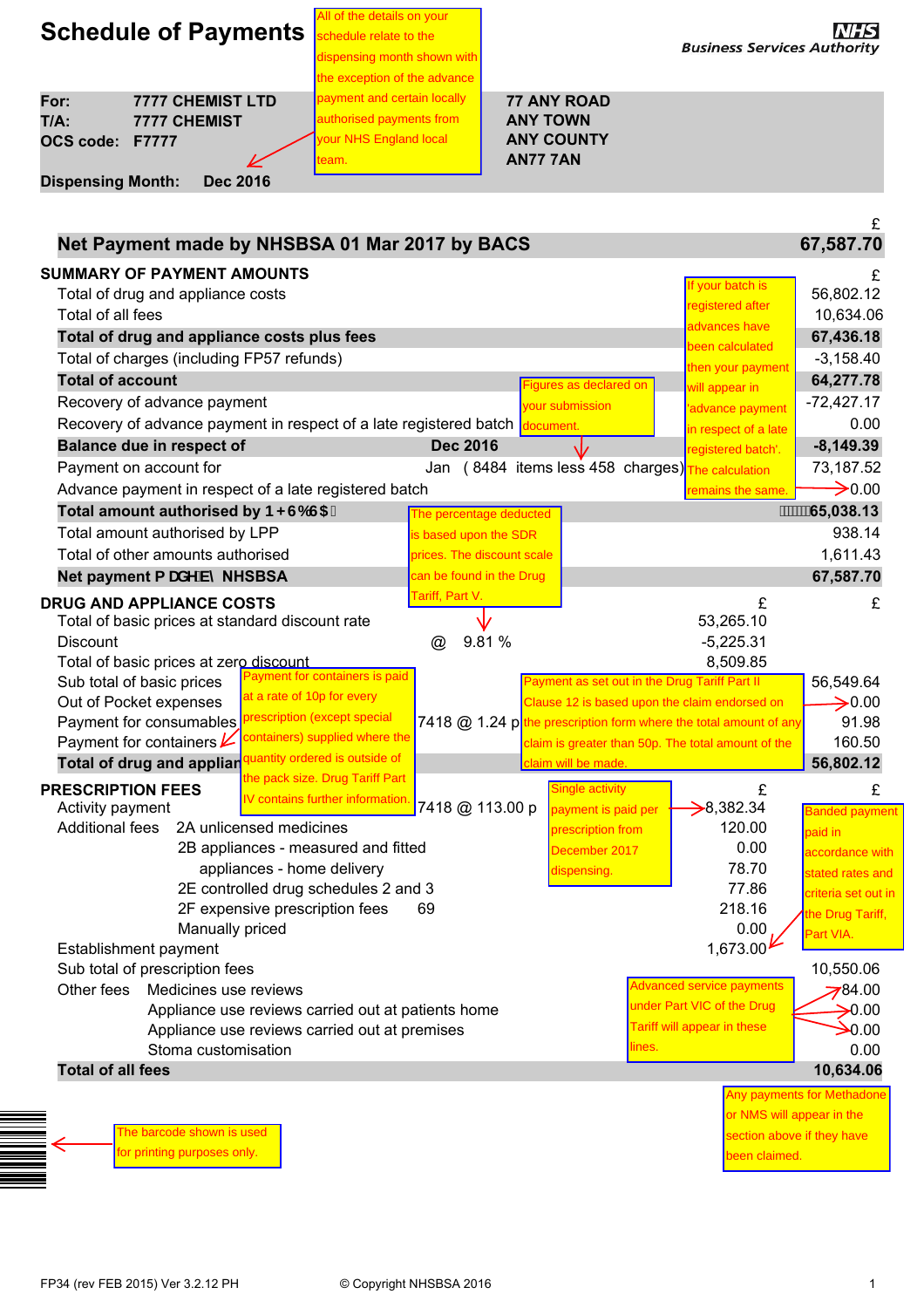# **Schedule of Payments**

| For:<br>T/A:<br>OCS code: F7777                                       | <b>7777 CHEMIST LTD</b><br>7777 CHEMIST                                                                                                                                                                                                                                                                                                                                                                                                                                                                                                                                                                                                                                                                      |                                | <b>77 ANY ROAD</b><br><b>ANY TOWN</b><br><b>ANY COUNTY</b><br><b>AN77 7AN</b>            | The number of charges<br>should be compared to the<br>figure declared on your                                                                                                                                                                                                                                                                                                                                                                                                                                                                                                                                                   |                                                                                                                                                                                                                                                                                                                                                                                                                                         |
|-----------------------------------------------------------------------|--------------------------------------------------------------------------------------------------------------------------------------------------------------------------------------------------------------------------------------------------------------------------------------------------------------------------------------------------------------------------------------------------------------------------------------------------------------------------------------------------------------------------------------------------------------------------------------------------------------------------------------------------------------------------------------------------------------|--------------------------------|------------------------------------------------------------------------------------------|---------------------------------------------------------------------------------------------------------------------------------------------------------------------------------------------------------------------------------------------------------------------------------------------------------------------------------------------------------------------------------------------------------------------------------------------------------------------------------------------------------------------------------------------------------------------------------------------------------------------------------|-----------------------------------------------------------------------------------------------------------------------------------------------------------------------------------------------------------------------------------------------------------------------------------------------------------------------------------------------------------------------------------------------------------------------------------------|
| <b>Dispensing Month:</b>                                              | <b>Dec 2016</b>                                                                                                                                                                                                                                                                                                                                                                                                                                                                                                                                                                                                                                                                                              |                                |                                                                                          | submission document for the                                                                                                                                                                                                                                                                                                                                                                                                                                                                                                                                                                                                     |                                                                                                                                                                                                                                                                                                                                                                                                                                         |
| <b>CHARGES</b>                                                        | Collected excluding elastic hosiery                                                                                                                                                                                                                                                                                                                                                                                                                                                                                                                                                                                                                                                                          |                                | 379 @ 8.40<br>0 @ 8.20                                                                   | relevant dispensing month.<br>These figures should be<br>similar.                                                                                                                                                                                                                                                                                                                                                                                                                                                                                                                                                               | £<br>$-3,183.60$<br>0.00                                                                                                                                                                                                                                                                                                                                                                                                                |
| FP57 refunds                                                          | Collected elastic hosiery                                                                                                                                                                                                                                                                                                                                                                                                                                                                                                                                                                                                                                                                                    |                                |                                                                                          | Payments made or amounts                                                                                                                                                                                                                                                                                                                                                                                                                                                                                                                                                                                                        | 0.00<br>25.20                                                                                                                                                                                                                                                                                                                                                                                                                           |
|                                                                       | <b>Total of charges (including FP57 refunds)</b>                                                                                                                                                                                                                                                                                                                                                                                                                                                                                                                                                                                                                                                             |                                |                                                                                          | deducted as authorised by                                                                                                                                                                                                                                                                                                                                                                                                                                                                                                                                                                                                       | $-3,158.40$                                                                                                                                                                                                                                                                                                                                                                                                                             |
| <b>Welfare Milk</b><br>Local Scheme 1                                 | DETAILS OF LOCAL AMOUNTS AUTHORISED BY<br>Needle & syringe exchange scheme                                                                                                                                                                                                                                                                                                                                                                                                                                                                                                                                                                                                                                   |                                | <b>ANY AREA TEAM</b>                                                                     | your NHS England local team<br>appear in this section.<br>Payments claimed by pharmacies who are registered for the                                                                                                                                                                                                                                                                                                                                                                                                                                                                                                             | £<br>123.45<br>135.79<br>678.90                                                                                                                                                                                                                                                                                                                                                                                                         |
|                                                                       | <b>Total amount authorised by LPP</b>                                                                                                                                                                                                                                                                                                                                                                                                                                                                                                                                                                                                                                                                        |                                |                                                                                          | <b>NHS Urgent Medicine Supply Advanced Service (NUMSAS)</b>                                                                                                                                                                                                                                                                                                                                                                                                                                                                                                                                                                     | 938.14                                                                                                                                                                                                                                                                                                                                                                                                                                  |
|                                                                       | <b>DETAILS OF OTHER AMOUNTS AUTHORISED</b><br>Urgent Medicine Reimbursement Payment<br>Urgent Medicine Reimbursement Adjustment<br><b>Urgent Medicine Remuneration Payment</b><br><b>Urgent Medicine Remuneration Adjustment</b><br><b>Urgent Medicine Charges</b><br>Urgent Medicine Charges Adjustment<br><b>Pharmacy Access Scheme Payment</b><br>Pharmacy Access Scheme Adjustment<br>Flu Reimbursement Payment<br>Flu Reimbursement Payment Adjustment<br>Flu Remuneration Payment<br>Flu Remuneration Payment Adjustment<br><b>Summary Care Record Payment</b><br><b>Total of other amounts authorised</b><br>>>>>>>>>>>>>>>>>>>>>>>>> <del>&gt;&gt;&gt;&gt;&gt;&gt;</del> >>>>areceived and processed | <b>Any EPS forms and items</b> | VIC of the Drug Tariff.<br>and is payable once only.                                     | pilot scheme will find their payments in this section. Further<br>information can be found in the Drug Tariff Part VIC.<br>Contractors entitled to payment for the Pharmacy Access<br>Scheme (PhAS) will find the amounts displayed here.<br>Further information can be found in the Drug Tariff Part XIIA.<br>Claims made for vaccinations via the Community Pharmacy<br>Seasonal Influenza Claim Vaccination Advance Service form<br>will appear in this section and will be calculated as per Part<br><b>Summary Care Records Allowance Essential Service</b><br>Payment, Part VIA of the Drug Tariff will be displayed here | £<br>101.00<br>$-50.00$<br>14.00<br>$-0.50$<br>$-8.40$<br>8.40<br>1,500.00<br>$-500.00$<br>205.61<br>$-68.90$<br>237.64<br>$-27.42$<br>200.00<br>1,611.43                                                                                                                                                                                                                                                                               |
| <b>PRESCRIPTION DATA</b><br>Average item value<br>Referred back items | Total forms received (including electronic prescriptions)<br>Items at zero discount rate, for which a fee is paid<br>Items at standard discount rate, for which a fee is paid (including oxygen)<br>Total of items, for which a fee is paid<br>Referred back forms<br>Medicines use reviews declared<br>Year to Date MUR Declarations<br>FP57 forms declared<br>Appliance use reviews carried out at patients home declared<br>Appliance use reviews carried out at premises declared<br>New medicine services undertaken<br>New medicine service items                                                                                                                                                      | will appear here.              | nformation declared on your<br>submission document for the<br>relevant dispensing month. | 3625<br>273<br>7145<br>7418<br>$9.08 \leftarrow$<br>10<br>2<br>21<br>0ج<br>7384                                                                                                                                                                                                                                                                                                                                                                                                                                                                                                                                                 | The average item value is<br>calculated using the total of<br>drugs and appliance costs<br>plus fees less any MUR,<br><b>AUR and NMS values</b><br>divided by the total number of<br>items for which a fee is paid.<br>You can now see the<br>cumulative total of Medicine<br>Use Reviews declared for the<br>period April to March.<br>This is the count of physical<br>items prescribed rather than<br>the total number of fees paid. |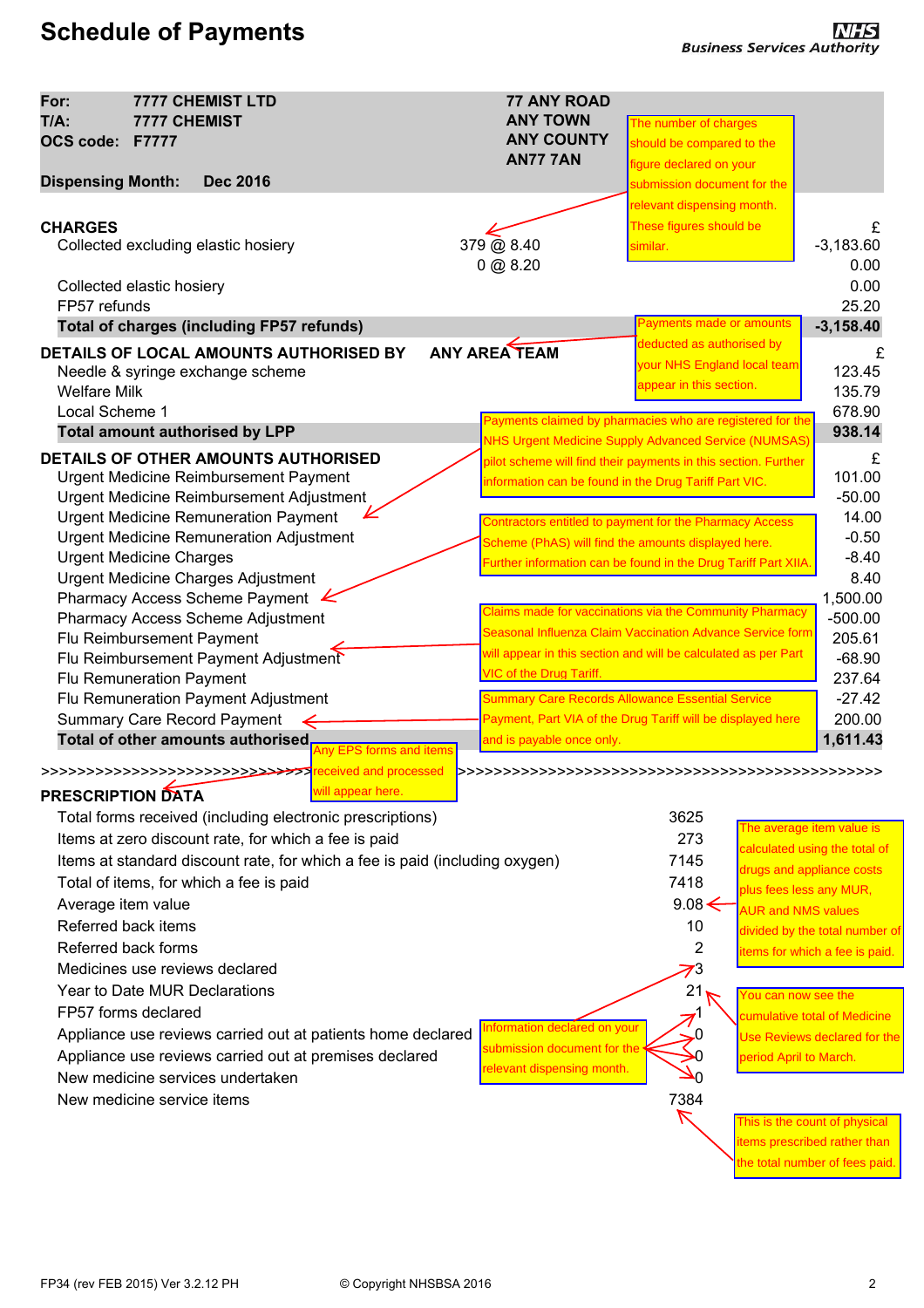## **Schedule of Payments**

| For:<br>$T/A$ :<br>OCS code: F7777 | <b>7777 CHEMIST LTD</b><br><b>7777 CHEMIST</b>                                                                                                                                                                                                                                                         | <b>77 ANY ROAD</b><br><b>ANY TOWN</b><br><b>ANY COUNTY</b><br><b>AN77 7AN</b> |                                                                                                                                         |
|------------------------------------|--------------------------------------------------------------------------------------------------------------------------------------------------------------------------------------------------------------------------------------------------------------------------------------------------------|-------------------------------------------------------------------------------|-----------------------------------------------------------------------------------------------------------------------------------------|
| <b>Dispensing Month:</b>           | <b>Dec 2016</b>                                                                                                                                                                                                                                                                                        |                                                                               | This section details items                                                                                                              |
|                                    | <b>ITEMS TRANSFERRED BETWEEN EXEMPT AND CHARGEABLE GROUPS</b><br>Exempt to Chargeable<br>part 3 unsigned by patient/patient rep.<br>part 2 contains charge rate<br>Exempt to Chargeable (old rate)<br>Chargeable to Exempt<br>declaration shows claim for exemption<br>Chargeable (old rate) to Exempt |                                                                               | transferred between groups.  <br><b>Refer to the 'Charges' section</b><br>13<br>of this document for further<br>12<br>information.<br>0 |

Key Part 2 - Prescription charge box on reverse of prescription form

Part 3 - Patient/representative signed declaration section on reverse of prescription form

#### **SUMMARY OF EXPENSIVE ITEMS**

The total number of items reported may not always correspond with the number of "Expensive prescription fees" shown on the schedule of NHSBSA authorised payments. This is due to the fact that any information in this Expensive Item List is reported at drug code level. The basic price values in the table below do not take into account any broken bulk adjustments credited/debited in the total basic prices included under Drug and Appliance Costs above.

#### **DESCRIPTION**

Number of items over  $£$  100 and up to  $£$  3 Number of items over £300 Total of items over £100

|    | This area details items which have a basic price<br>equal to or over £100. This includes information<br>for extemporaneously prepared items and items | <b>NUMBER</b><br><b>OF ITEMS</b> | <b>TOTAL</b><br><b>BASIC PRICE</b> |
|----|-------------------------------------------------------------------------------------------------------------------------------------------------------|----------------------------------|------------------------------------|
| 00 | from more than one pack size equal to or over                                                                                                         | 64                               | 9,148.60                           |
|    | £100. The items will be shown in descending                                                                                                           |                                  | 1,757.12                           |
|    | order.                                                                                                                                                | 69                               | 10,905.72                          |

### **DETAILS OF ITEMS WHICH HAVE A BASIC PRICE EQUAL TO OR OVER £ 100**

| FORM/<br><b>ITEM</b> | <b>DESCRIPTION</b>                                                | <b>PACK</b><br><b>SIZE</b> | <b>QTY</b> | <b>BASIC</b><br><b>PRICE</b><br>£ |
|----------------------|-------------------------------------------------------------------|----------------------------|------------|-----------------------------------|
| A03063/1             | NUTRINI LIQUID 500                                                | 500.00                     | 60         | 391.80                            |
| A00937/1             | PRAMIPEXOLE 3.15MG MODIFIED-RELEASE TABLETS 30                    | 30.00                      | 28         | 363.88                            |
| A02504/1             | JEVITY 1.5KCAL LIQUID 500                                         | 500.00                     | 64         | 363.52                            |
| Z00006/1             | LOFRIC CATHETER MALE NON PVC 8CH 30                               | 30.00                      | 8          | 325.92                            |
| A02242/4             | PAEDIASURE FIBRE LIQUID VANILLA 200                               | 200.00                     | 120        | 312.00                            |
| A03059/1             | CREON 25000 GASTRO-RESISTANT CAPSULES 100                         | 100.00                     | 1000       | 282.50                            |
| A00646/4             | SELF-CATH CATHETER MALE COUDE TAPER TIP 12CH 30                   | 30.00                      | 6          | 280.26                            |
| A03064/1             | GOSERELIN 10.8MG IMPLANT PRE-FILLED SYRINGES 1                    | 1.00                       | 1          | 235.00                            |
| A01368/1             | RENAGEL 800MG TABLETS 180                                         | 180.00                     | 252        | 233.86                            |
| A03239/1             | STALEVO 100MG/25MG/200MG TABLETS 30                               | 30.00                      | 300        | 207.90                            |
| Z00239/1             | GENOTROPIN MINIQUICK 400MICROGRAM INJ PF DISPOS DEV 7             | 7.00                       | 28         | 194.72                            |
| A00894/1             | MIRAPEXIN 0.18MG TABLETS 30 3 X 10 TABLETS                        | 30.00                      | 252        | 188.92                            |
| A02562/1             | <b>HYDROCORTISONE 10MG TABLETS 30</b>                             | 30.00                      | 84         | 187.26                            |
| A02142/1             | <b>PROLIA 60MG/1ML SOLUTION FOR INJECTION PRE-FILLED SYRINGES</b> | 1.00                       | 1          | 183.00                            |
| A02793/2             | LANSOPRAZOLE 30MG/5ML ORAL SUSPENSION 100                         | 100.00                     | 100        | 180.74                            |
| A03061/2             | LANSOPRAZOLE 30MG/5ML ORAL SUSPENSION 100                         | 100.00                     | 100        | 180.74                            |
| A03068/5             | MYFORTIC 360MG GASTRO-RESISTANT TABLETS 120 12 X 10               | 120.00                     | 112        | 180.53                            |
|                      |                                                                   |                            |            |                                   |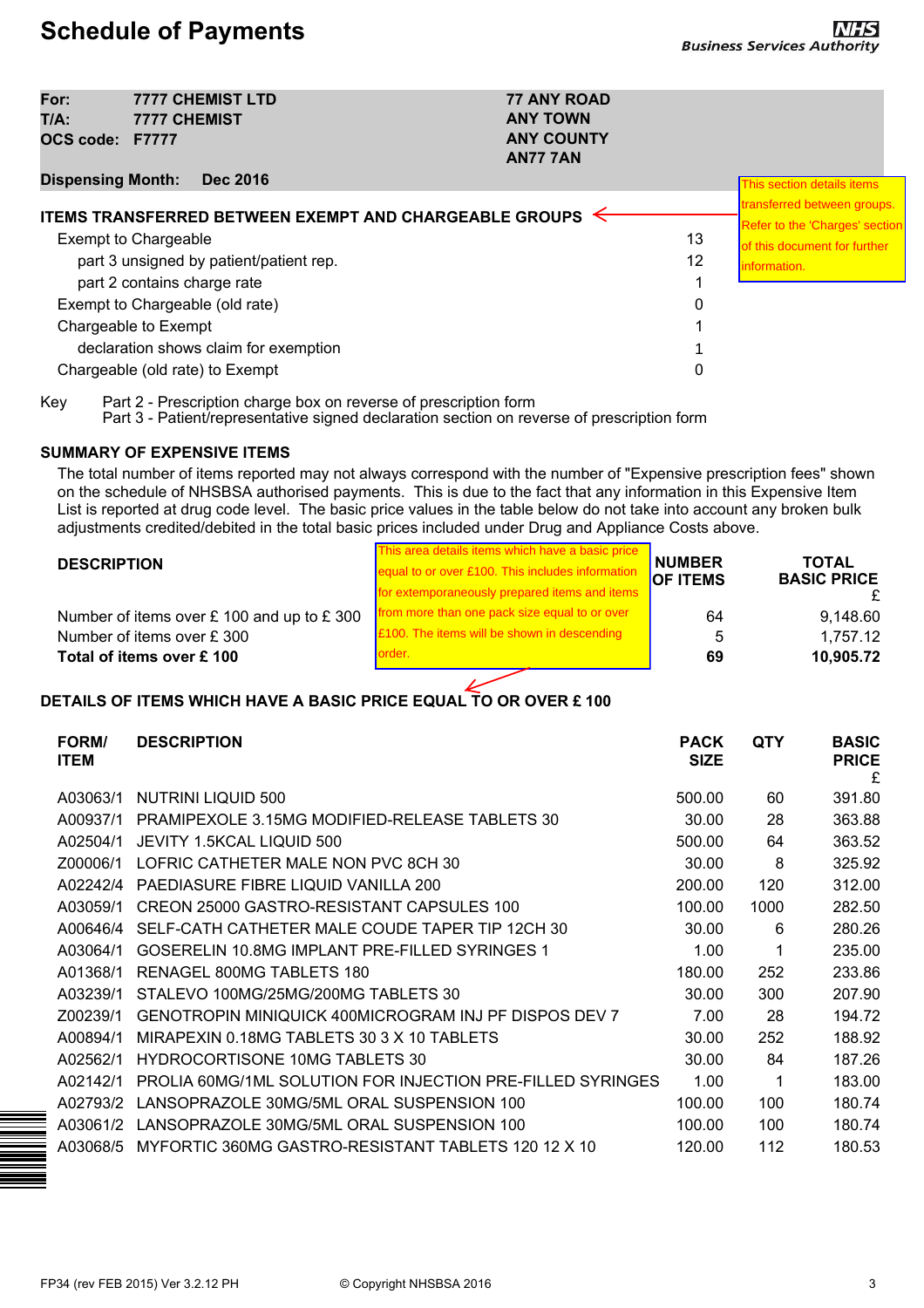| <b>7777 CHEMIST LTD</b> | <b>77 ANY ROAD</b>              |
|-------------------------|---------------------------------|
|                         | <b>ANY TOWN</b>                 |
|                         | <b>ANY COUNTY</b>               |
|                         | AN77 7AN                        |
|                         | 7777 CHEMIST<br>OCS code: F7777 |

#### **Dispensing Month: Dec 2016**

### **DETAILS OF ITEMS WHICH HAVE A BASIC PRICE EQUAL TO OR OVER £ 100**

| FORM/<br><b>ITEM</b> | <b>DESCRIPTION</b>                                                   | <b>PACK</b><br><b>SIZE</b> | <b>QTY</b>     | <b>BASIC</b><br><b>PRICE</b><br>£ |
|----------------------|----------------------------------------------------------------------|----------------------------|----------------|-----------------------------------|
|                      | A03065/3 NORTRIPTYLINE 25MG TABLETS 100                              | 100.00                     | 168            | 171.49                            |
|                      | A03081/3 NORTRIPTYLINE 25MG TABLETS 100                              | 100.00                     | 168            | 171.49                            |
|                      | A02260/2 ROPINIROLE 8MG MODIFIED-RELEASE TABLETS 28                  | 28.00                      | 112            | 168.44                            |
|                      | A02301/2 VITAMIN E 200UNIT CAPSULES 30                               | 30.00                      | 56             | 167.07                            |
|                      | A01687/2 PAEDIASURE FIBRE LIQUID VANILLA 500                         | 500.00                     | 24             | 161.52                            |
|                      | Z00223/3 PROGRAF 1MG CAPSULES 50                                     | 50.00                      | 2              | 160.56                            |
|                      | A00849/4 AVIVA TESTING STRIPS 50                                     | 50.00                      | 10             | 155.90                            |
|                      | A03059/2 SYMBICORT 400/12 TURBOHALER 60                              | 60.00                      | $\overline{4}$ | 152.00                            |
|                      | A01073/1 SODIUM CHLORIDE 5% EYE DROPS 10                             | 10.00                      | 6              | 151.50                            |
| A01367/1             | PAEDIASURE LIQUID VANILLA 500                                        | 500.00                     | 24             | 145.20                            |
|                      | A01687/1 PAEDIASURE LIQUID VANILLA 500                               | 500.00                     | 24             | 145.20                            |
|                      | A03079/3 NOVORAPID 100UNITS/ML SOLUTION FOR INJECTION 10ML VIALS 1   | 1.00                       | 10             | 140.80                            |
|                      | A03074/2 NEBIVOLOL 2.5MG TABLETS 28                                  | 28.00                      | 56             | 139.64                            |
|                      | A02305/3 PROMIXIN 1MILLION UNIT PDR FOR NEB SOLN UNIT DOSE VIALS 30  | 30.00                      | $\mathbf{1}$   | 138.00                            |
|                      | A03080/3 PREDNISOLONE 20MG/APPLICATION FOAM ENEMA 14                 | 14.00                      | $\overline{2}$ | 136.00                            |
|                      | A03070/3 NEORAL 100MG CAPSULES 30 6 X 5 CAPSULES                     | 30.00                      | 56             | 135.46                            |
|                      | A03073/1 BUCCOLAM 7.5MG/1.5ML OROMUCOSAL SOLN PF ORAL SYRINGES 4     | 4.00                       | 6              | 133.50                            |
|                      | A02145/2 DOVOBET OINTMENT 30                                         | 30.00                      | 8              | 132.32                            |
|                      | A03072/1 PREGABALIN 25MG CAPSULES 56                                 | 56.00                      | 112            | 128.80                            |
|                      | A03078/4 PREGABALIN 150MG CAPSULES 56                                | 56.00                      | 112            | 128.80                            |
|                      | A03342/1 SUMATRIPTAN 6MG/0.5ML INJ PRE-FILLED SYRINGES WITH DEVICE 2 | 2.00                       | 3              | 127.41                            |
| A02433/1             | HYDROCORTISONE 10MG TABLETS 30                                       | 30.00                      | 56             | 124.84                            |
|                      | A02791/3 HYDROCORTISONE 10MG TABLETS 30                              | 30.00                      | 56             | 124.84                            |
|                      | A03062/3 AVIVA TESTING STRIPS 50                                     | 50.00                      | 8              | 124.72                            |
|                      | A02871/3 LANTUS 100UNITS/ML INJ 3ML PRE-FILLED SOLOSTAR PEN 5        | 5.00                       | 15             | 124.50                            |
|                      | A00379/1 ELIQUIS 5MG TABLETS 56 4 X 14 TABLETS                       | 56.00                      | 112            | 123.00                            |
|                      | A00816/1 ANTOX VERSION 1.2 TABLETS 180                               | 180.00                     | 360            | 121.98                            |
|                      | A03075/3 SERETIDE 250 EVOHALER 120                                   | 120.00                     | $\overline{2}$ | 118.96                            |
|                      | A02549/5 COLAZIDE 750MG CAPSULES 130                                 | 130.00                     | 504            | 117.94                            |
|                      | A03060/1 HUMALOG MIX25 100UNITS/ML INJ 3ML CARTRIDGES 5              | 5.00                       | 20             | 117.84                            |
| A00060/1             | <b>LARVAE 200 200</b>                                                | 200.00                     | 1              | 117.50                            |
|                      | A02644/2 COMBIHESIVE NATURA TWO PIECE OSTOMY SYSTEM COLOSTOMY        | 30.00                      | 90             | 117.39                            |
|                      | A02441/1 FENTANYL 100MICROGRAMS/HOUR TRANSDERMAL PATCHES 5           | 5.00                       | 10             | 115.72                            |
|                      | A03053/1 FENTANYL 100MICROGRAMS/HOUR TRANSDERMAL PATCHES 5           | 5.00                       | 10             | 115.72                            |
|                      | A03076/2 FENTANYL 100MICROGRAMS/HOUR TRANSDERMAL PATCHES 5           | 5.00                       | 10             | 115.72                            |
| A00339/1             | PREGABALIN 50MG CAPSULES 84                                          | 84.00                      | 100            | 115.00                            |
| A03083/1             | PREGABALIN 25MG CAPSULES 56                                          | 56.00                      | 100            | 115.00                            |
| A03077/1             | DESMOMELT 240MICROGRAM ORAL LYOPHILISATES 30 3 X 10                  | 30.00                      | 56             | 113.27                            |
| A00266/1             | FORTISIP COMPACT LIQUID APRICOT 500 4 X 125ML BOTTLE                 | 500.00                     | 7000           | 113.12                            |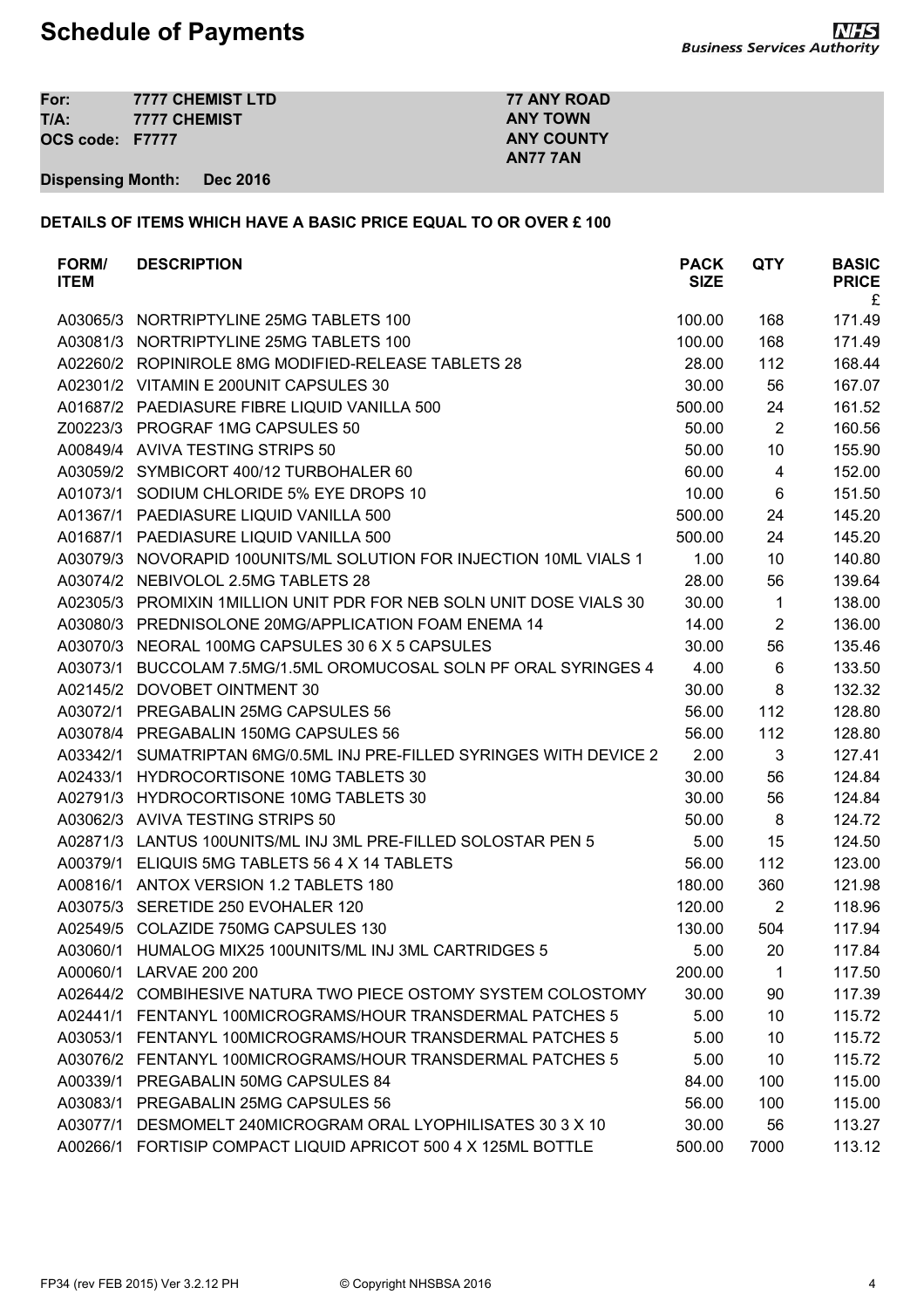| For:            | <b>7777 CHEMIST LTD</b> | <b>77 ANY ROAD</b> |
|-----------------|-------------------------|--------------------|
| T/A:            | <b>7777 CHEMIST</b>     | <b>ANY TOWN</b>    |
| OCS code: F7777 |                         | <b>ANY COUNTY</b>  |
|                 |                         | AN77 7AN           |
|                 |                         |                    |

#### **Dispensing Month: Dec 2016**

#### **DETAILS OF ITEMS WHICH HAVE A BASIC PRICE EQUAL TO OR OVER £ 100**

| <b>FORM/</b><br><b>ITEM</b> | <b>DESCRIPTION</b>                                   | <b>PACK</b><br><b>SIZE</b>             | <b>QTY</b> | <b>BASIC</b><br><b>PRICE</b><br>£ |
|-----------------------------|------------------------------------------------------|----------------------------------------|------------|-----------------------------------|
| A00273/1                    | FORTISIP COMPACT LIQUID APRICOT 500 4 X 125ML BOTTLE | 500.00                                 | 7000       | 113.12                            |
| A03082/2                    | DULOXETINE 60MG GASTRO-RESISTANT CAPSULES 28         | 28.00                                  | 112        | 110.88                            |
| A01813/1                    | ASACOL 400MG MR GASTRO-RESISTANT TABLETS 90          | 90.00                                  | 336        | 109.80                            |
|                             | A01837/2 ASACOL 400MG MR GASTRO-RESISTANT TABLETS 90 | 90.00                                  | 336        | 109.80                            |
| A02428/2                    | ASACOL 400MG MR GASTRO-RESISTANT TABLETS 90          | 90.00                                  | 336        | 109.80                            |
| A03084/2                    | MESALAZINE 400MG GASTRO-RESISTANT TABLETS 90         | 90.00                                  | 336        | 109.80                            |
| A01837/1                    | ASACOL 1G/APPLICATION FOAM ENEMA 14                  | 14.00                                  | 4          | 106.88                            |
| A02414/2                    | SODIUM BICARBONATE 600MG TABLETS 100                 | 100.00                                 | 84         | 105.42                            |
| A02618/3                    | GLUCOMEN LX BETA-KETONE TESTING STRIPS 10            | 10.00                                  | 5          | 102.85                            |
| A02066/1                    | LIOTHYRONINE 20MICROGRAM TABLETS 28                  | 28.00                                  | 28         | 102.30                            |
| A02443/1                    | NORTRIPTYLINE 25MG TABLETS 100                       | 100.00                                 | 100        | 102.08                            |
| Z00051/2                    | MODISAL XL 40MG TABLETS 28 2 X 14 TABLETS            | 28.00                                  | 56         | 101.28                            |
| A03383/1                    | SODIUM CHLORIDE 5% EYE DROPS 10                      | 10.00                                  | 4          | 101.00                            |
|                             |                                                      | Any enquiries should be made direct to |            |                                   |

#### **ENQUIRIES**

Please contact Prescription Services on 0300 3301349 if you have any queries about the following:

- **•** Pharmacy Processing
- **•** Prescription Searches
- **•** Transferred Items
- **•** Contractor Payment Information and Schedule reprint requests

For Local Payment enquiries, contact your Area Team.

#### **INFORMATION**

The payment date for the dispensing month of January 2017 will be 03 April 2017, If you do not receive your Schedule of Payments by the payment date, please contact Prescription Services on 0300 3301349.

The electronic Drug Tariff provides access to the current edition of the National Health Service Drug Tariff for England and Wales, compiled on behalf of the Department of Health by the NHSBSA. This can be found at www.nhsbsa.nhs.uk/924.aspx

For guidance on the sorting and submission of your prescription forms including completion of the FP34C submission document, please visit the website at www.nhsbsa.nhs.uk/2473.aspx

This section informs you of the next payment date. You must inform us if you have not received your schedule by the payment date, otherwise there may be a charge for backdated copies

our Prescription Services contact number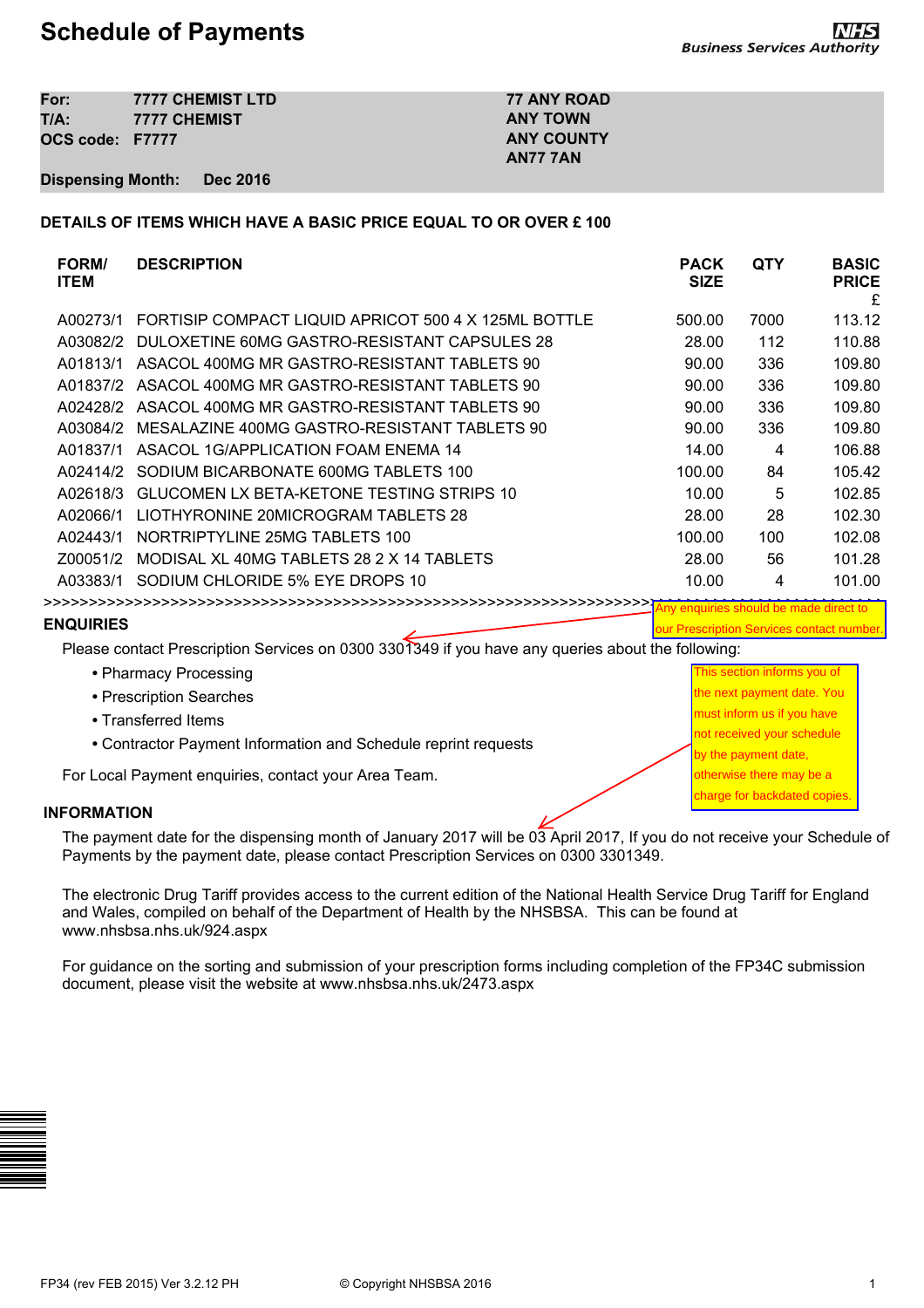### **Advanced Services Drug Tariff Part VIC**

**Medicine Use Reviews (MUR)** - a fee of £28.00 per MUR service consultation is payable to all pharmacy contractors who meet the requirements for this service. Contractors are reminded that payment will be made up to a maximum of 400 MURs per pharmacy for the period 01 April to 31 March in any year, there are exceptions to this detailed in the Drug Tariff Part VIC. The number of MUR's claimed can be found in the prescription data section of the schedule and the payment under prescription fees. If we are instructed by your NHS England local team to recover any overpayments for MUR's these will be displayed in details of amounts authorised by your Area Team.

**National Influenza Adult Vaccination Service** – Payments are made monthly for this service on receipt of the Community Pharmacy Seasonal Influenza Vaccination claim form. A fee of £7.64 will be paid for each adult flu vaccination administered by a pharmacy contractor together with an additional £1.50 to cover training and clinical waste costs associated with the vaccination. The payment for the fee element is shown under details of other amounts authorised as 'Flu Remuneration Payment'. To find out the number of vaccines we have paid you for the value shown in this line can be divided by £9.14. The cost of the vaccination is displayed as 'Flu Reimbursement Payment' and you will be reimbursed the cost of the vaccine in accordance with Part II, Clause 8C (Basic Price) of the Drug Tariff. VAT allowance at the applicable rate is also added to the payment.

### **Prescription Charge Deductions and Switching**

Before you send in your prescription forms you must sort them in to different piles, including one for forms where patients paid a prescription charge, and one of forms where patients were exempt from charge. It is important to make sure that if patients are exempt that they (or their representative) have ticked and signed the declaration of exemption when required as set out in the NHS England and Wales Drug Tariff, otherwise we may deduct prescription charges from your payment.

We have information about how to sort your forms on our website, 'Prescription Charges and Your Reimbursement'

### <http://www.nhsbsa.nhs.uk/PrescriptionServices/1690.aspx>

There are two different sections you need to look at on your Schedule of Payments.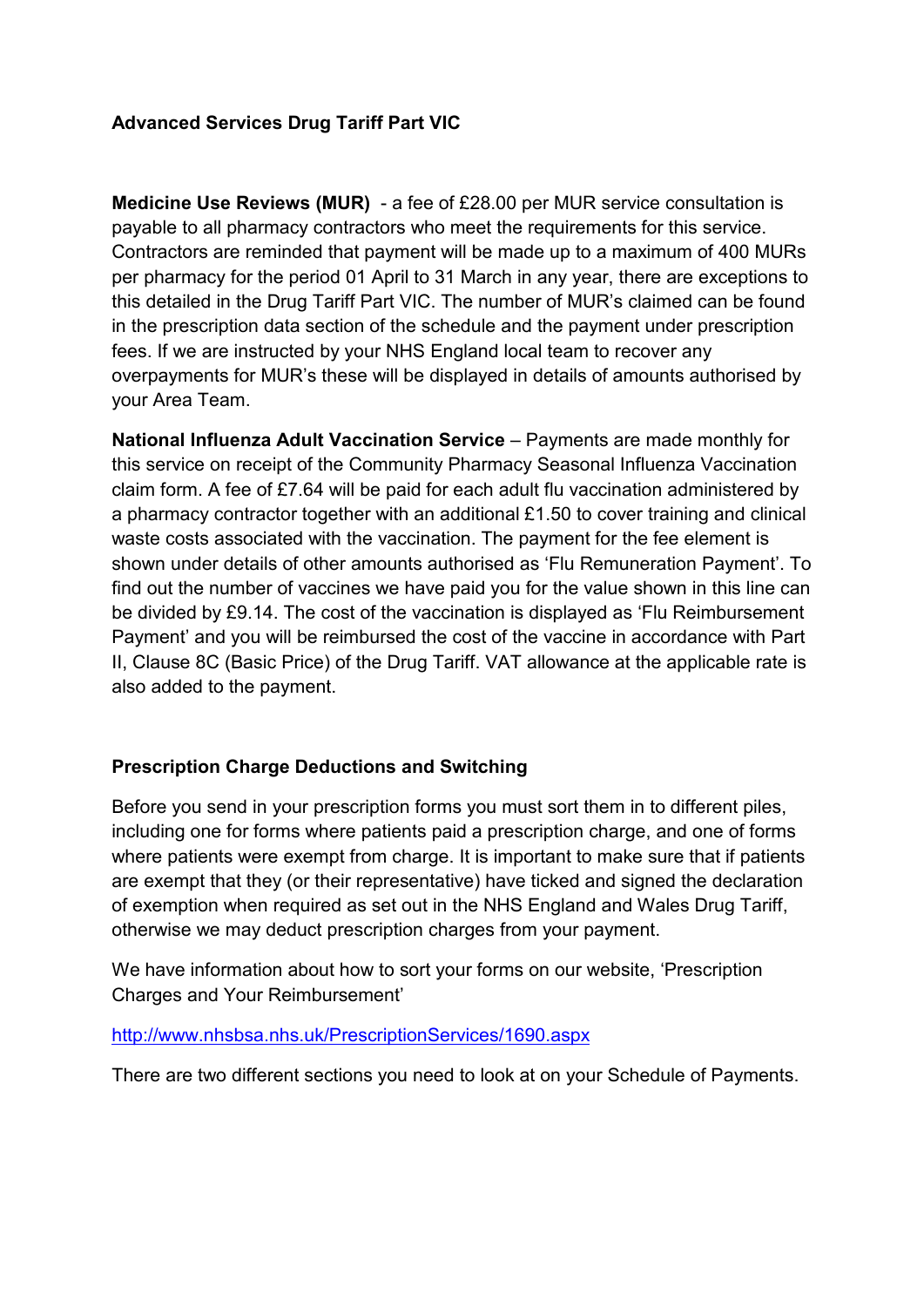## **Charges**

This is the most important section of the two that you should look at. The top of page 2 of your Schedule of Payments 'Charges' tells you how many charges we have deducted from you payment. The number of chargeable items shown should be similar to the number of chargeable which you declared on your previous month's submission document (FP34C).

For the example schedule we've included in this booklet (September 2015 dispensed) you would need to look at your September 2015 FP34C.

### **Items transferred between exempt and chargeable groups**

We transfer or 'switch' items between both exempt and chargeable groups when we identify that they are not in their correct group. The figure shown tells you how many items we needed to transfer, but does not always mean that we have deducted a charge from your payment. You should always check the numbers and values in the 'Charges' section. Switched items will not include those which are EPS. EPS items are processed as declared.

### **Other terms explained**

### **Local amounts authorised by the Area Team**

NHS Business Services Authority makes payments, and also deductions, on behalf of your NHS England local team for services you've provided in your local area. For payments described on your Schedule of Payments as 'Local Schemes' you will have been notified separately by your NHS England local team which payment categories these relate to.

### **Average Item Value**

The average item value is calculated using the total of drug and appliance costs plus fees from page 1, less the value of medicine use reviews, appliance use reviews and new medicine service, divided by the total number of professional fees from page 1. For example:

£67,436.18 - £84.00 = £67,352.18 divided by 7418 = £9.08

For contractors who have not submitted for three months previously, a national average is applied.